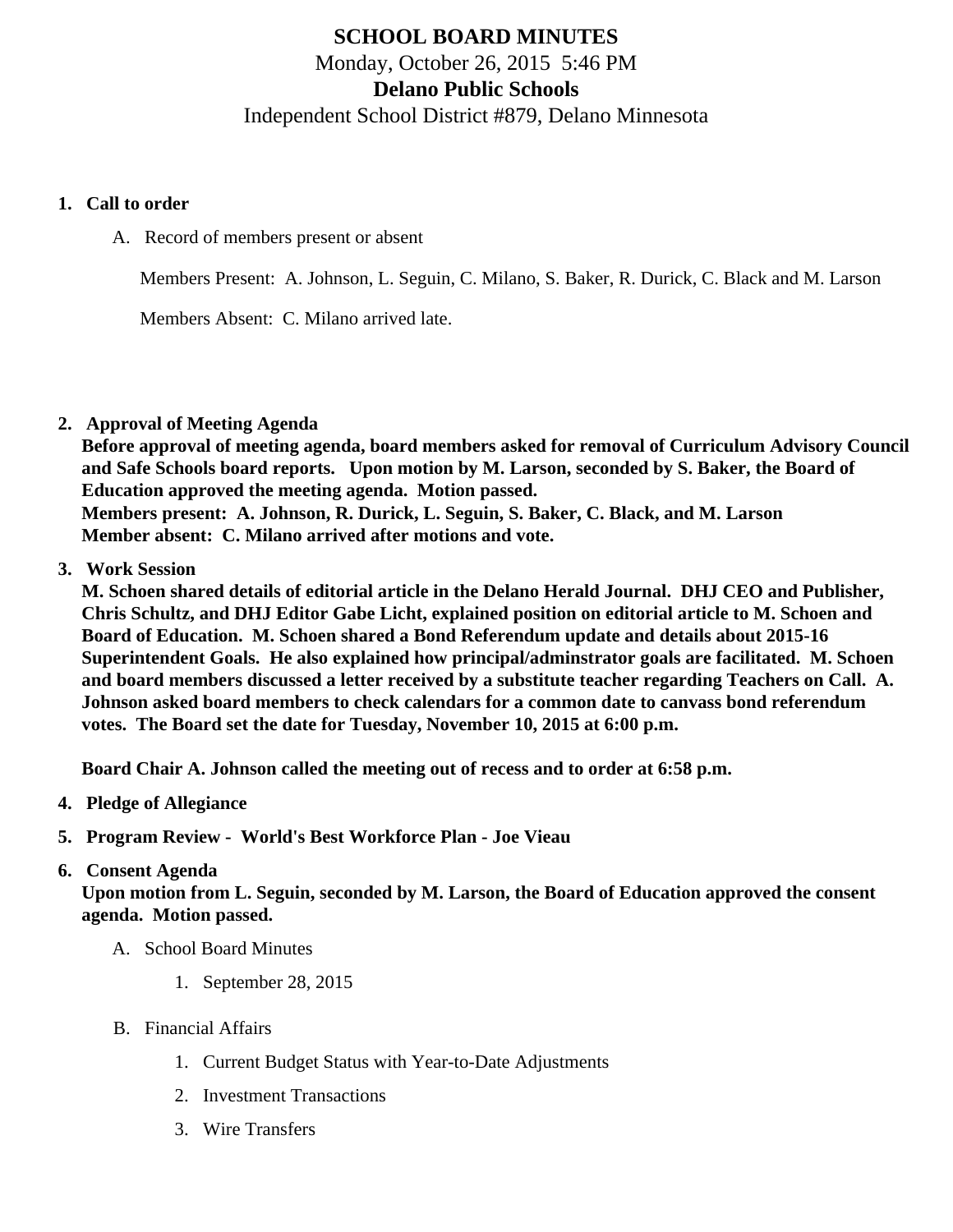- 4. [Minnesota Liquid Asset Fun](/docs/district/Business_Office/Liquid_Asset_Fund_FY16.pdf)d
- 5. [Cash Repo](/docs/district/Business_Office/Cash_Report.pdf)rt
- 6. [Revenue Report by Fu](/docs/district/Business_Office/SCHOOL_BOARD_REPORTS_-_REVENUE_BY_FUND_TOTAL__(Date__6_2016).pdf)nd
- 7. [Expense Report by Fu](/docs/district/Business_Office/SCHOOL_BOARD_REPORTS_-_EXP_BY_FUND_TOTAL__(Date__6_2016).pdf)nd
- 8. [Expense Report by Progra](/docs/district/Business_Office/SCHOOL_BOARD_REPORTS_-_EXPENDITURES_BY_PROGRAM__(Date__6_2016).pdf)m
- 9. [Expense Report by Obje](/docs/district/Business_Office/SCHOOL_BOARD_REPORTS_-_EXPENDITURES_BY_OBJECT__(Date__6_2016).pdf)ct
- 10. [List of Bills Presented for Payme](/docs/district/Business_Office/DETAIL_OF_MONTHLY_BILLS_PRESENTED_FOR_PAYMENT_(Dates__08_01_15_-_10_21_15).pdf)nt
- 7. [Resolution for Acceptance of Gifts](/docs/district/Business_Office/Resolution_for_Acceptance_of_Gifts_10.26.15.pdf)

Upon motion by C. Milano, seconded by L. Seguin, the Board of Education approved the Resolution for Acceptance of Gifts. Motion passed.

8. [Personnel Matters:](/docs/district/Business_Office/October_26,_2015_Personnel_Items.pdf)

Upon motion by M. Larson, seconded by S. Baker, the Board of Education approved the personnel matters. Motion passed.

- 9. Public Comment: School patrons are given the opportunity to address the school board regarding items that are not on the agenda. All patrons will be asked to state their name and address for the record.
- 10. Administrative Reports
	- A. Superintendent

Superintendent Schoen reported on detailed communications strategies that were facilitated in preparation of the bond referendum. He added that the district's goal was to provide detailed information and assure transparency of all information to stakeholders from the inception of the bor referendum through the election. M. Schoen stated that Delano Middle School and Independence City Hall are the two polling places for the election.

- B. Principals:
	- 1. Mr. Voight DMS [School Improvement Pla](/docs/DMS/DMS_SIP_15-16.pdf )n Mr. Voight reported that the DMS PIE cookie dough fundraiser raised approximately \$24,000. He shared the middle school 2015-16 School Improvement Plan.
	- 2. Dr. Heil DHS [School Improvement Pla](/docs/DHS/2015-2016_HS_SIP_(Board_Presentation)_.pdf)n Dr. Heil reported on the high school's 2014-15 School Improvement Plan and stated that all goals had been met. In addition, he shared the high school's 2015-16 School Improvement Plan.
	- 3. Mr. Schuler DESSchool Improvement Plan Mr. Schuler reported on the elementary school's 2014-15 School Improvement Plan. In addition, he shared the elementary school's 2015-16 School Improvement Plan.
- C. Business Manager

Ms. Reeder reported that the district's audit was completed on October 8, 2015, and she is working additional reports that need to be submitted to the auditors before their audit review at the Novemb school board meeting. She also thanked Bonnie Inforzato for her eight years of service to the distr

D. Community Education DirectoContinuous Improvement Plan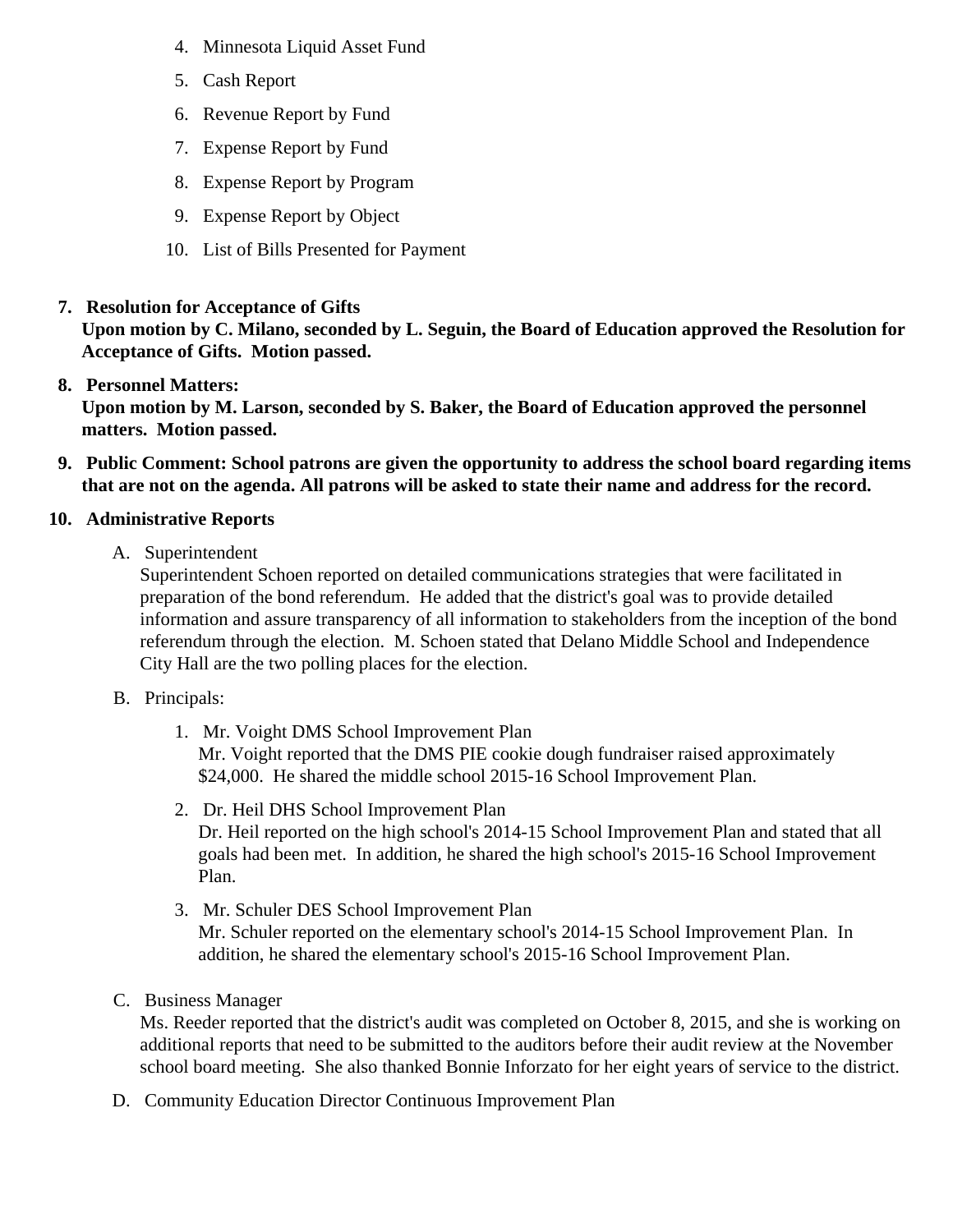Ms. Johnson reviewed community education's 2014-15 Continuous Improvement Plan. In addition, she shared the Community Education 2015-16 Continuous Improvement Plan.

### 11. Student Board Representatives Report

A. Thomas Grover and Dani Stevens reported

Thomas Grover reported that the high school girls' tennis team is going to the MN State Girls' Tenr Tournament and the team earned their 10th consecutive conference championship. He added that there is a HS Band/Choir Concert on October 29. T. Grover asked students at the high school and middle school what they thought about school lunches. He stated that high school students felt the is not enough food offered and middle school students said there is plenty of food, but many bring cold lunches. T. Grover added that three middle school students are playing in the girls' state tenn tournament, winter sports are beginning and middle school conferences are underway. D. Stevens reported that DES PIE donated chromebooks and iPad mini's to the elementary school and FRED Night was well attended. In addition, there will be a Halloween parade on Friday, October 30. She stated that when elementary students were asked about lunches they said it depended on what wa being served. D. Stevens added that half of the students take cold lunch vs. hot lunch.

#### 12. Board Reports

A. MAWSECO

A. Johnson reported that the board met last month. She stated that they talked about final details of construction and the new space. A. Johnson added that 98% of the construction is complete and t will tour the facility on October 27.

B. Wright Technical Center

R. Durick reported the board met October 6. He stated that the field work for the audit was completed and they are working on a long term maintenance plan. R. Durick added that this is a 1 year maintenance plan and will be levied back through member districts. He reported that there are 605 students enrolled at WTC and 45-50 students are from Delano. R. Durick shared that they held career fair for the students which included 15 post secondary institutions and 10 companies.

- C. Delano Area Sports Arena (DASA) M. Larson reported that the parking lot is being resurfaced which is DASA's capital project for this fall.
- D. Professional Development

C. Milano reported that they met last week and talked about the upcoming November workshop da She stated the emphasis of the workshop will be on technology and curriculum. There will be two hours of training in each area. C. Milano added that technology training will be done by building ar curriculum training will be done by department.

- 13. Old Business
- 14. New Business
	- A. 2015-2016 Q-Comp Program Upon motion by C. Milano, seconded by R. Durick, the Board of Education approved the 2015- 2016 Q-Comp Program. Motion passed.
	- B. [Resolution Relating to Appointing Additional Election Jud](/docs/district/District_Forms/Resolution_Relating_to_Appointing_Additional_Election_Judges_2015.pdf)ges Upon motion by M. Larson, seconded by S. Baker, the Board of Education approved the Resolution Relating to Appointing Additional Election Judges. Motion passed.
	- C. Set Date and Time to Canvass Votes (Nov 6 thr Nov 13)